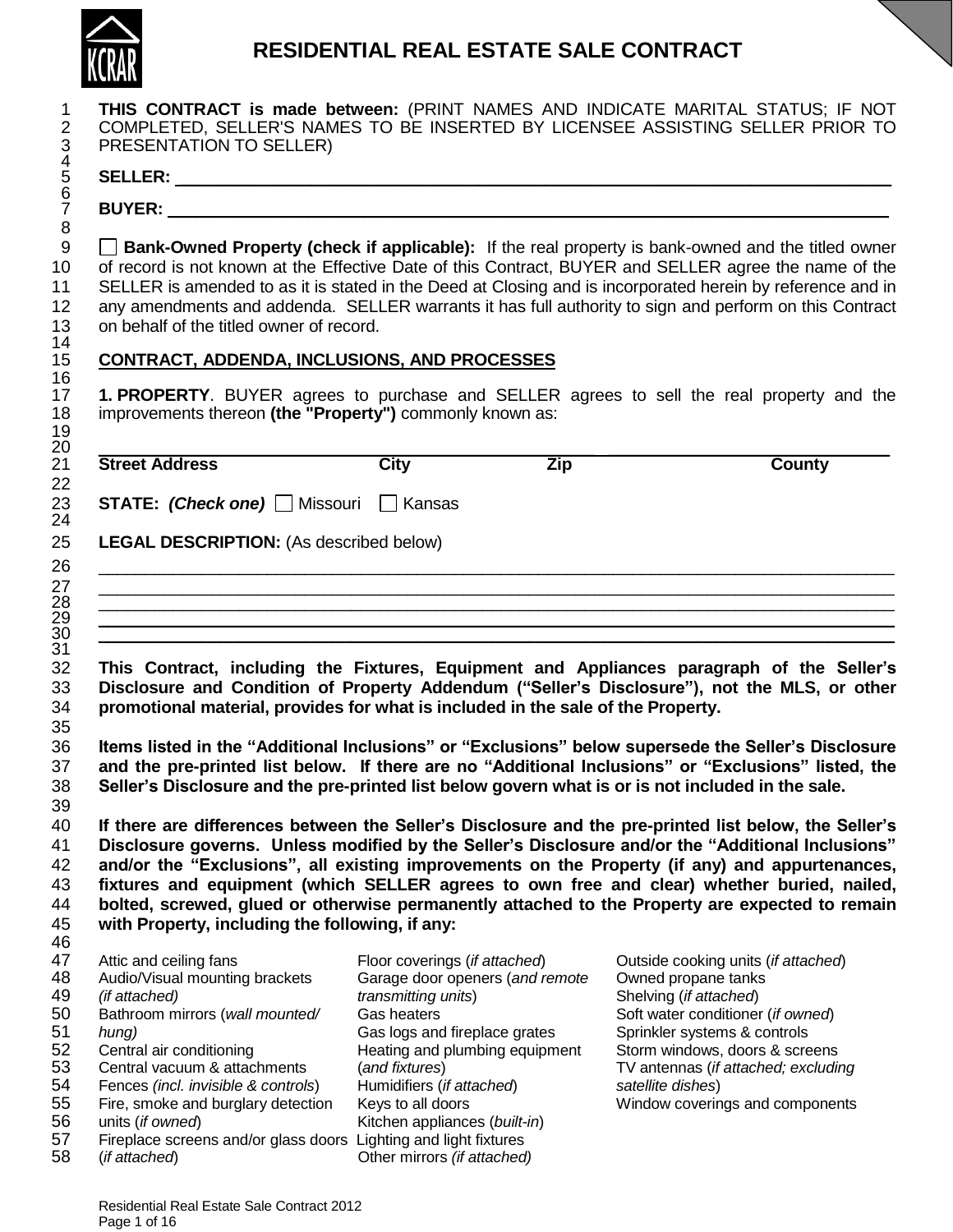| <b>a.</b> Additional Inclusions. The following items, if any, supersede the Seller's Disclosure and the pre-<br>printed list before; are considered to be part of the Property, and are included in the sale. |
|---------------------------------------------------------------------------------------------------------------------------------------------------------------------------------------------------------------|
|                                                                                                                                                                                                               |
|                                                                                                                                                                                                               |
|                                                                                                                                                                                                               |
|                                                                                                                                                                                                               |
|                                                                                                                                                                                                               |
|                                                                                                                                                                                                               |
|                                                                                                                                                                                                               |
| <b>b.</b> Exclusions. The following items, if any, supersede the Seller's Disclosure and the pre-printed list<br>before; are not considered to be part of the Property, and are not included in the sale.     |
|                                                                                                                                                                                                               |
|                                                                                                                                                                                                               |
|                                                                                                                                                                                                               |

 \_\_\_\_\_\_\_\_\_\_\_\_\_\_\_\_\_\_\_\_\_\_\_\_\_\_\_\_\_\_\_\_\_\_\_\_\_\_\_\_\_\_\_\_\_\_\_\_\_\_\_\_\_\_\_\_\_\_\_\_\_\_\_\_\_\_\_\_\_\_\_\_\_\_\_\_\_\_\_ \_\_\_\_\_\_\_\_\_\_\_\_\_\_\_\_\_\_\_\_\_\_\_\_\_\_\_\_\_\_\_\_\_\_\_\_\_\_\_\_\_\_\_\_\_\_\_\_\_\_\_\_\_\_\_\_\_\_\_\_\_\_\_\_\_\_\_\_\_\_\_\_\_\_\_\_\_\_\_ 85  $\,$  \_\_\_\_\_\_\_\_\_\_\_\_\_\_\_\_\_\_\_\_\_\_\_\_\_\_\_\_\_\_\_\_\_\_\_\_\_\_\_\_\_\_\_\_\_\_\_\_\_\_\_\_\_\_\_\_\_\_\_\_\_\_\_\_\_\_\_\_\_\_\_\_\_\_\_\_\_\_\_ \_\_\_\_\_\_\_\_\_\_\_\_\_\_\_\_\_\_\_\_\_\_\_\_\_\_\_\_\_\_\_\_\_\_\_\_\_\_\_\_\_\_\_\_\_\_\_\_\_\_\_\_\_\_\_\_\_\_\_\_\_\_\_\_\_\_\_\_\_\_\_\_\_\_\_\_\_\_\_ \_\_\_\_\_\_\_\_\_\_\_\_\_\_\_\_\_\_\_\_\_\_\_\_\_\_\_\_\_\_\_\_\_\_\_\_\_\_\_\_\_\_\_\_\_\_\_\_\_\_\_\_\_\_\_\_\_\_\_\_\_\_\_\_\_\_\_\_\_\_\_\_\_\_\_\_\_\_\_

| 90 | $d.$ Limited Home Warranty. (Check if applicable): |  |
|----|----------------------------------------------------|--|
|----|----------------------------------------------------|--|

| ີ  |                                                                                                |
|----|------------------------------------------------------------------------------------------------|
| 92 | 1. $\Box$ SELLER $\Box$ BUYER, at a cost not to exceed \$<br>agrees to purchase a home         |
| 93 | (vendor) to be paid at<br>warranty plan from                                                   |
| 94 | Closing. A home warranty plan is a limited service Contract covering repair or replacement of  |
| 95 | the working components of the Property for one year from the Closing Date subject to the terms |
| 96 | and conditions of the individual plan with a per claim deductible of $\frac{6}{3}$             |
| 67 |                                                                                                |

98 2. The (Check one) I Licensee assisting SELLER I Licensee assisting BUYER will be responsible for making arrangements for the home warranty plan, submitting required documentation for such to the Closing Agent prior to the Closing Date. Broker may receive a fee **from the warranty company.** 

 **Home warranty plans may not cover pre-existing conditions and are not a substitute for**  inspections.

 **2. ADDENDA.** The following Addenda (riders, supplements, etc.) are attached hereto and are a part of this Contract *(Check applicable boxes):* 

| 109 |                                              | Seller's Disclosure and Condition of Property Add. $\Box$ Contingency for Sale and/or Closing Add. |
|-----|----------------------------------------------|----------------------------------------------------------------------------------------------------|
| 110 | Lead Based Paint Disclosure Addendum         | (see FINANCIAL TERMS paragraph)                                                                    |
| 111 | <b>Listing Company Disclosure</b>            | Condo Resale Certificate (Missouri only)                                                           |
| 112 | <b>Selling Company Disclosure</b>            | Other:                                                                                             |
| 113 | <b>Dispute Resolution/Mediation Addendum</b> | Other:                                                                                             |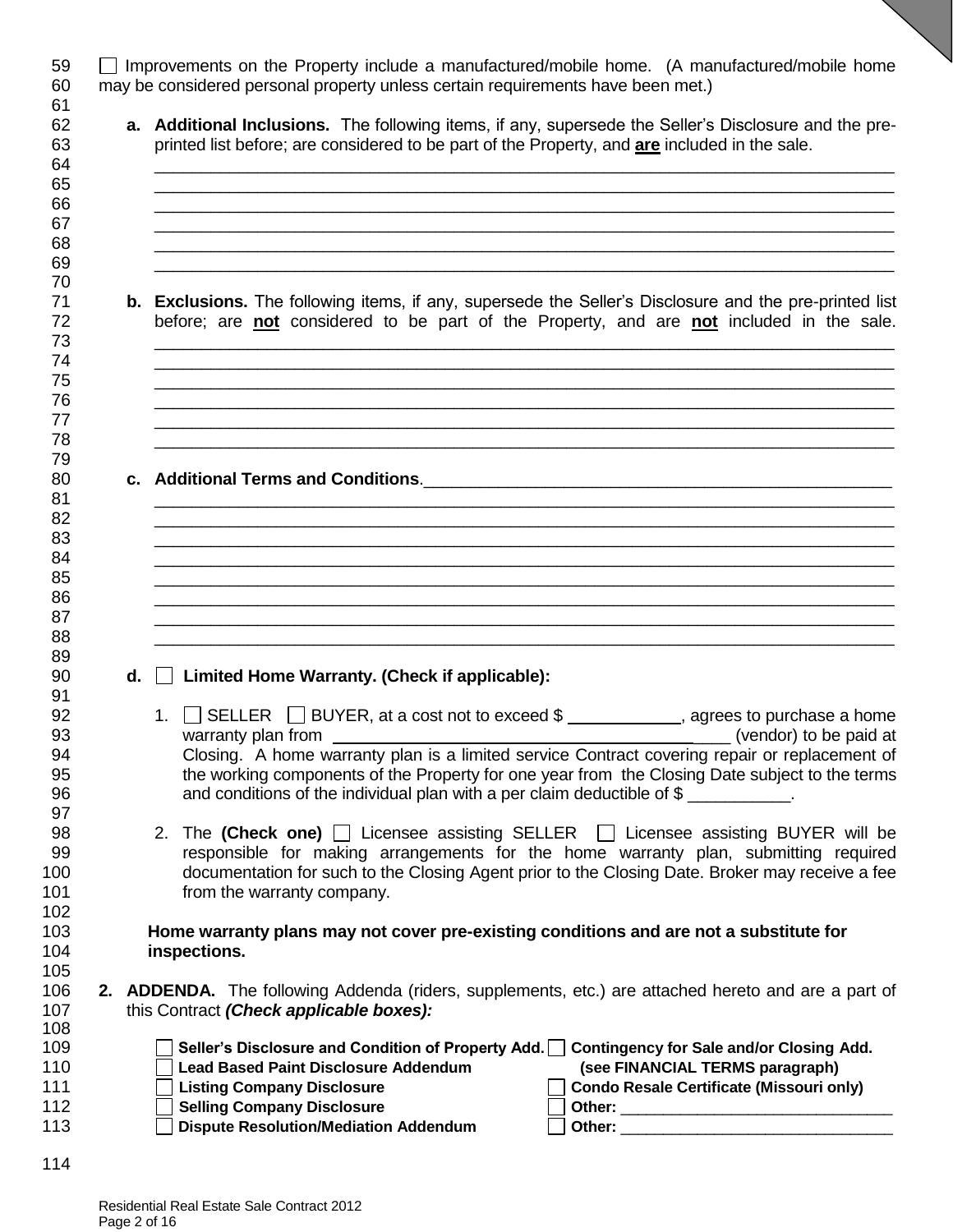**a. EFFECTIVE DATE.** The **Effective Date** will be the date of final acceptance by the last party to sign this agreement and/or addendum(s) attached hereto.

 **THIS CONTRACT WILL NOT BE EFFECTIVE UNTIL THE BROKER RELATIONSHIP DISCLOSURE PARAGRAPH HAS BEEN SIGNED BY ALL PARTIES; SELLER COMPLETES AND BUYER AND SELLER HAVE SIGNED A SELLER'S DISCLOSURE AND CONDITION OF PROPERTY ADDENDUM AND, IF APPLICABLE, A LEAD BASED PAINT DISCLOSURE ADDENDUM FOR THE PROPERTY.**  

- **b. SELLER'S DISCLOSURE STATUS.** SELLER confirms information contained in the Seller's Disclosure and Condition of Property Addendum is current as of the Effective Date of the Contract. SELLER understands the law requires disclosure of any material defect(s) regarding the Property.
- **c. ENTIRE AGREEMENT AND MANNER OF MODIFICATIONS.** This Contract and all attachments constitute the complete agreement of the parties concerning the Property; supersede all previous agreements, and may be modified or assigned only by a written agreement signed by all parties.
- **d. PARTIES.** This is a Contract between SELLER and BUYER. If SELLER or BUYER constitutes two or more persons, the terms "SELLER" or "BUYER" will be construed to read "SELLERS" or "BUYERS" whenever the sense of the Contract requires.
- Unless identified as SELLER or BUYER, Listing Broker and any Cooperating Broker and their 138 Agents (collectively referred to as "Broker") and any Escrow or Closing Agent are acting as Agents only and are not parties to this Contract.
- SELLER and BUYER acknowledge Broker may have a financial interest in third parties providing specialized services required by this Contract including, but not limited to: Lender, title insurance company, Escrow Agent, Closing Agent, warranty company, wood infestation/mechanical/structural or other inspectors and repair personnel. SELLER and BUYER agree Broker will not be responsible for the conduct of third parties providing specialized services whether those services were arranged by SELLER, BUYER, or Broker on behalf of either.
- **e. NOTICES.** Any notice or other communication required or permitted hereunder may be delivered in person, by facsimile, United States Postal Service, courier service or email to the address set forth in this Contract or such other address or number as will be furnished in writing by any such party.

Such notice or communication will be deemed to have been given as of the date and time so delivered. Delivery to or receipt by a party's licensee will constitute delivery to the party. Delivery to or receipt by the Licensee assisting BUYER in this Contract will constitute receipt by BUYER and delivery to or receipt by the Licensee assisting SELLER in this Contract will constitute receipt by SELLER.

 **f. ELECTRONIC TRANSACTION.** All parties agree this transaction may be conducted by electronic means, including email, according to the Uniform Electronic Transaction Act as adopted in Kansas and Missouri. 

Residential Real Estate Sale Contract 2012 Page 3 of 16

 

151<br>152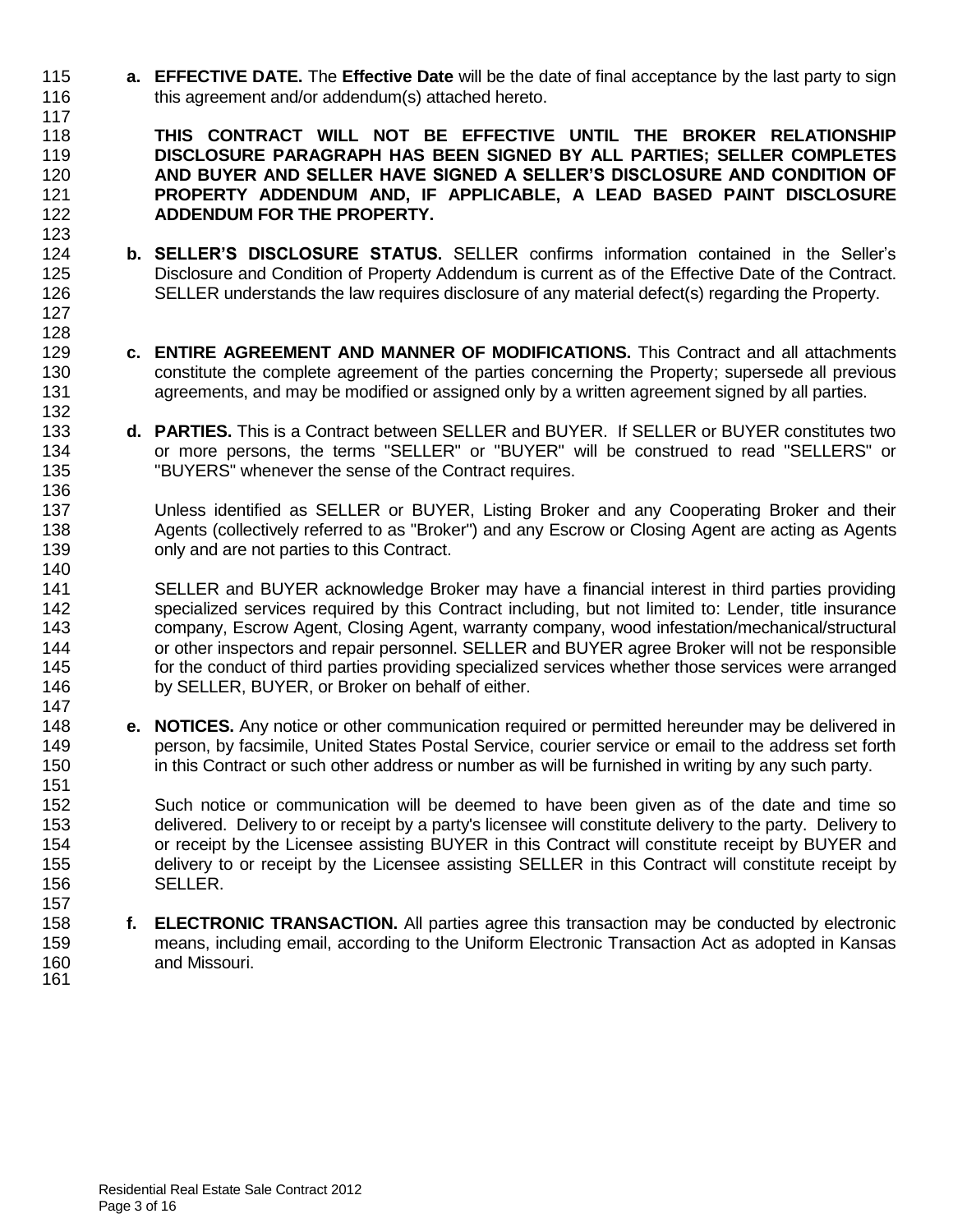| 162               | PURCHASE PRICE, FINANCIAL TERMS, AND CLOSING AND POSSESSION                                              |              |     |
|-------------------|----------------------------------------------------------------------------------------------------------|--------------|-----|
| 163<br>164<br>165 | \$<br>3. PURCHASE PRICE. The Purchase Price for the Property is<br>which BUYER agrees to pay as follows: |              |     |
| 166<br>167<br>168 | a. Earnest Money in the form of: (Check one)                                                             |              |     |
| 169               |                                                                                                          | \$           | (a) |
| 170               | Deposited with: (Check one)                                                                              |              |     |
| 171               | Listing Broker                                                                                           |              |     |
| 172               | <b>Escrow Agent</b>                                                                                      |              |     |
| 173               | SELLER (BUYER acknowledges that funds payable to and held by                                             |              |     |
| 174               | SELLER WILL NOT be held subject to the terms in Earnest Money                                            |              |     |
| 175               | and Additional Deposits paragraph.)                                                                      |              |     |
| 176               |                                                                                                          | \$           |     |
| 177<br>178        | □ Personal check OR □ Other <u>________________________________</u>                                      |              | (b) |
| 179               | Deposited with: (Check one)                                                                              |              |     |
| 180               | <b>Listing Broker</b>                                                                                    |              |     |
| 181               | <u> 1989 - Johann Barn, amerikansk politiker (d. 1989)</u><br><b>Escrow Agent</b>                        |              |     |
| 182               | $\Box$ SELLER (BUYER acknowledges that funds payable to and held by                                      |              |     |
| 183               | SELLER WILL NOT be held subject to the terms of Earnest Money                                            |              |     |
| 184               | and Additional Deposits paragraph.)                                                                      |              |     |
| 185               |                                                                                                          |              |     |
| 186               | c. Total Amount Financed by BUYER (Zero if Cash Sale)                                                    |              |     |
| 187               | (not including financed mortgage insurance premiums,                                                     |              | (c) |
| 188               | DVA Funding Fee or other closing costs, if any)                                                          |              |     |
| 189               |                                                                                                          |              |     |
| 190               | d. Balance of Purchase Price to be paid in CERTIFIED FUNDS                                               | \$           | (d) |
| 191               | (Purchase Price less a, b & c of this paragraph) on or before Closing Date                               |              |     |
| 192               |                                                                                                          |              |     |
| 193               | e. TOTAL ADDITIONAL SELLER EXPENSES (Each line \$0 if left blank):                                       |              |     |
| 194               |                                                                                                          |              |     |
| 195               | 1. Additional SELLER paid costs. In addition to any other costs SELLER                                   |              |     |
| 196               | agreed to pay herein, SELLER agrees to pay other allowable closing                                       |              |     |
| 197               | costs permitted by Lender(s) and/or prepaid items for BUYER, not                                         |              |     |
| 198               | to exceed:                                                                                               | \$           |     |
| 199               |                                                                                                          |              |     |
| 200               | 2. Lender(s) approved down payment assistance costs.                                                     | $\mathbb{S}$ |     |
| 201               | 3. See attached Loan(s) specification documents.                                                         |              |     |
| 202<br>203        |                                                                                                          |              |     |
| 204               | TOTAL ADDITIONAL SELLER EXPENSES NOT TO EXCEED:                                                          | \$           |     |
| 205               |                                                                                                          |              |     |
| 206               | f. OTHER FINANCING COSTS.                                                                                |              |     |
| 207               |                                                                                                          |              |     |
| 208               | 1. Loan Costs. BUYER agrees to pay all customary costs necessary to obtain the Loan(s)                   |              |     |
| 209               | (including but not limited to, origination fees, discounts or buy-downs) unless otherwise agreed.        |              |     |
| 210               |                                                                                                          |              |     |
| 211               | 2. Private Mortgage Insurance (PMI). BUYER will pay any up front PMI premium and annual                  |              |     |
| 212               | renewal premiums or will finance the PMI as a part of the Loan(s), if required by Lender(s).             |              |     |
| 213               |                                                                                                          |              |     |
| 214               | 3. FHA Mortgage Insurance (MIP). BUYER will pay any up front MIP premium and annual                      |              |     |
| 215               | renewal premiums or will finance MIP as a part of the Loan(s).                                           |              |     |
| 216               |                                                                                                          |              |     |
| 217               |                                                                                                          |              |     |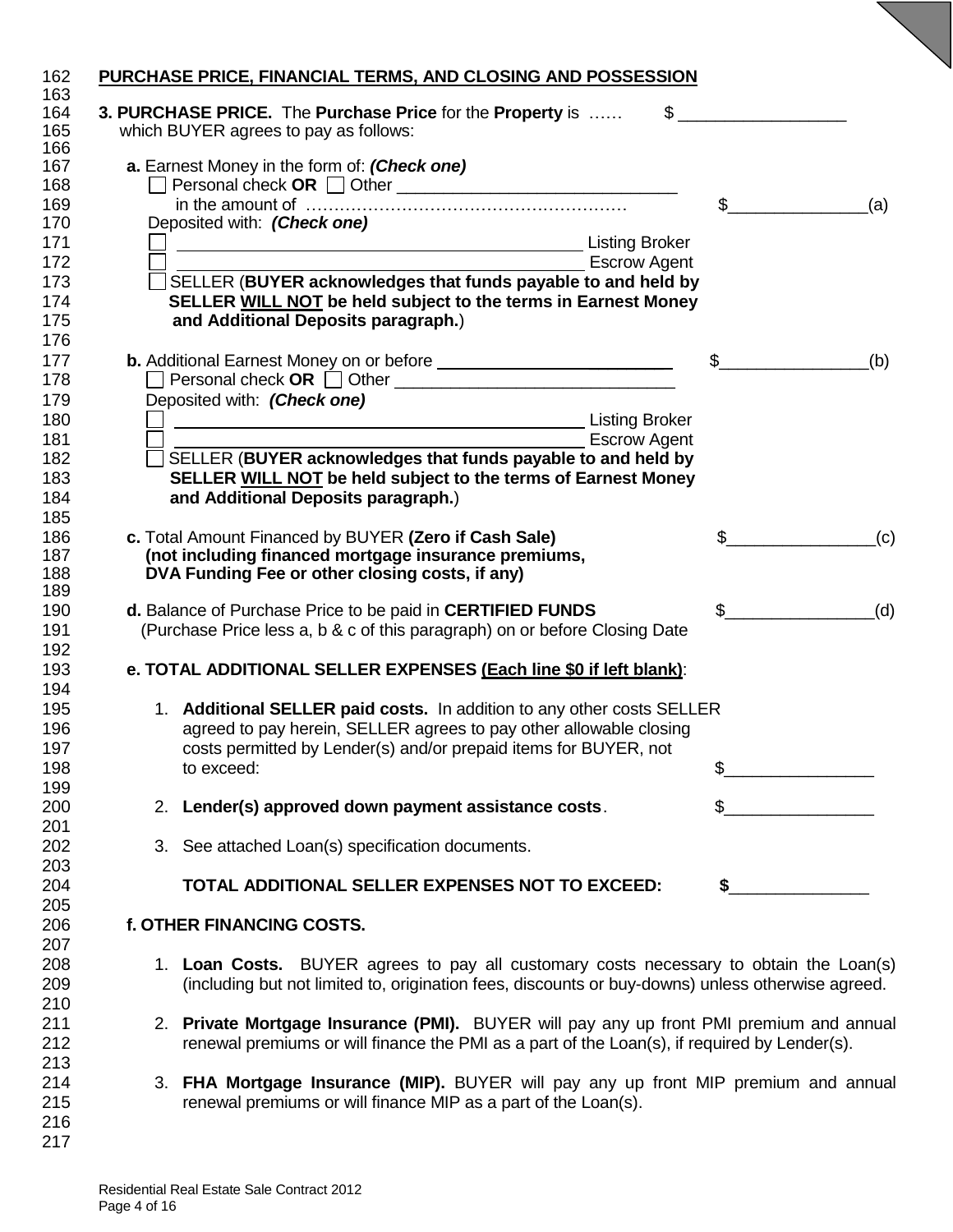- 4. **DVA Funding Fee** as required by Lender(s) will be paid at Closing by the BUYER or financed as part of the Loan(s).
- 5. **Flood Insurance.** BUYER agrees to pay for flood insurance if required by Lender(s).
- **4. APPRAISED VALUE CONTINGENCY.** Notwithstanding any other terms of this Contract**, BUYER may** within \_\_\_\_\_\_\_ calendar days from the Effective Date of this Contract (**within the Inspection Period if left blank**) obtain, at BUYER'S expense, an appraisal of the Property by an independent licensed appraiser. **If Financing is being obtained, the appraisal must be completed before the Loan commitment due date.**

228<br>229 **If the final appraised value of the Property**, as determined by BUYER'S Lender's appraiser or BUYER'S appraiser (if a cash sale), **is not equal to or greater than the Purchase Price, BUYER may notify SELLER in writing, attaching a copy of the appraisal, and the following will occur**: 

- **a.** SELLER may seek a reconsideration of value by the BUYER'S Lender's appraiser, to be completed 234 within calendar days (7 days if left blank) of delivery of the BUYER'S notice. If such reconsideration finds a value equal to or greater than the Purchase Price, the transaction will move forward to Closing.
- **b.** If such reconsideration finds a value less than the Purchase Price, BUYER and SELLER will have \_\_\_\_\_ calendar days (5 days if left blank) to agree upon an acceptable Purchase Price in writing. If BUYER and SELLER fail to agree to an acceptable Purchase Price within the time period stated above, either party may cancel the Contract by written notice to the other, and BUYER'S Earnest Money will be subject to the provisions of the Earnest Money and Additional Deposits paragraph of the Contract.

#### **5. SALE CONTINGENCY.** In the event the sale is contingent upon the sale and/or Closing of BUYER'S Property, **the Contingency For Sale and/or Closing Of Buyer's Property Addendum must be attached**.

### **6. FINANCIAL TERMS.**

- **THIS IS A CASH SALE**. BUYER must provide written verification from a depository of funds on 252 deposit within calendar days (5 days if left blank) which are sufficient to complete the Closing on this Contract.
- **THIS IS A FINANCED SALE.** This Contract is contingent upon BUYER obtaining the financing described in this paragraph.
- BUYER may obtain Loan(s) different from those described herein provided that the terms of the Loan(s) do not result in additional costs to SELLER, delay the Closing date, or change the Loan approval time frame. These changes must be agreed in writing, by both parties, within 3 days of BUYER'S knowledge 261 and no later than business days before Closing (15 days if left blank).

#### **BUYER and SELLER are hereby informed that any changes to the terms below after the Effective Date of the Contract have the potential to delay Closing and/or change costs due to federal regulations.**

267 **a. TYPE OF FINANCING.** Loan(s) will be  $\Box$  owner-occupied Loan(s) or  $\Box$  investment Loan(s).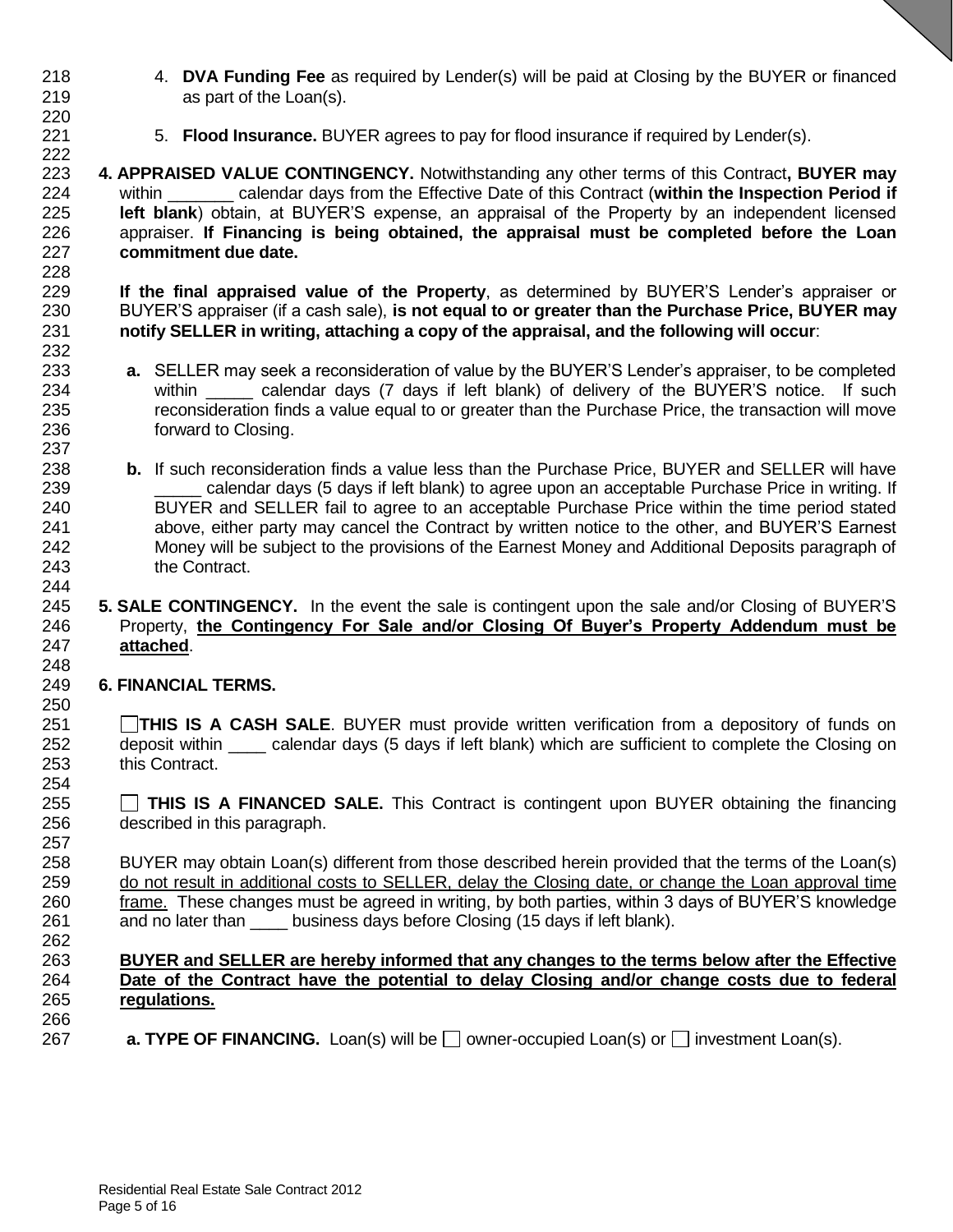#### **b. LOAN TYPES/TERMS.** BUYER will obtain a Loan(s) upon the following terms.  $\sim$

| 269 |                                               |                                                                                                        |                |
|-----|-----------------------------------------------|--------------------------------------------------------------------------------------------------------|----------------|
| 270 | Type:                                         | Primary Loan                                                                                           | Secondary Loan |
| 271 | Conventional                                  |                                                                                                        |                |
| 272 | <b>FHA</b>                                    |                                                                                                        |                |
| 273 | <b>DVA</b>                                    |                                                                                                        |                |
|     |                                               |                                                                                                        |                |
| 274 | Other                                         |                                                                                                        |                |
| 275 | Not Applicable                                |                                                                                                        |                |
| 276 |                                               |                                                                                                        |                |
| 277 | <b>Interest Rate</b>                          |                                                                                                        |                |
| 278 | <b>Fixed Rate</b>                             |                                                                                                        |                |
| 279 | Adjustable Rate                               |                                                                                                        |                |
| 280 | Interest Only                                 |                                                                                                        |                |
|     |                                               |                                                                                                        |                |
| 281 | <b>Other Community</b>                        |                                                                                                        |                |
| 282 |                                               |                                                                                                        |                |
| 283 | <b>Amortization Period</b>                    | years                                                                                                  | years          |
| 284 | <b>Principal Amount or LTV</b>                |                                                                                                        |                |
| 285 |                                               |                                                                                                        |                |
| 286 |                                               | All Loan amounts will include financed mortgage insurance premiums or DVA funding fee, if any,         |                |
| 287 |                                               | according to the provisions described herein (the "Loan"). The Loan(s) will be secured by a            |                |
| 288 |                                               | mortgage/deed of trust on the Property or as otherwise required by Lender(s), and repayable in         |                |
|     |                                               |                                                                                                        |                |
| 289 | monthly installments.                         |                                                                                                        |                |
| 290 |                                               |                                                                                                        |                |
| 291 | c. The Loan(s) will bear interest as follows: |                                                                                                        |                |
| 292 |                                               |                                                                                                        |                |
| 293 | 1. Primary Loan                               | interest rate not exceeding _____% per annum or                                                        |                |
| 294 |                                               | the prevailing rate at closing                                                                         |                |
| 295 |                                               |                                                                                                        |                |
| 296 | 2. Secondary Loan                             | interest rate not exceeding ______% per annum or                                                       |                |
| 297 |                                               |                                                                                                        |                |
|     |                                               | the prevailing rate at closing                                                                         |                |
| 298 |                                               |                                                                                                        |                |
| 299 |                                               | BUYER has the option to "lock in" the foregoing interest rate or to "float" the interest rate.         |                |
| 300 |                                               |                                                                                                        |                |
| 301 |                                               | If BUYER locks in a rate, BUYER agrees to accept the "locked" rate and terms even if different than    |                |
| 302 |                                               | those stated above. If BUYER floats the rate, BUYER agrees to accept the rate and terms available      |                |
| 303 |                                               | from BUYER'S Lender(s) for which BUYER qualifies at Closing.                                           |                |
| 304 |                                               |                                                                                                        |                |
| 305 | d. LOAN APPLICATION(S).                       |                                                                                                        |                |
|     |                                               |                                                                                                        |                |
| 306 |                                               |                                                                                                        |                |
| 307 |                                               | <b>BUYER IS PRE-APPROVED</b> (See attached Lender(s) letter(s).) BUYER has submitted                   |                |
| 308 |                                               |                                                                                                        |                |
| 309 |                                               | checked BUYER'S credit and indicated that BUYER can qualify for a Loan(s) in an amount equal to        |                |
| 310 |                                               | or greater than the Loan(s) contemplated in this Contract, subject to satisfactory appraisal of the    |                |
| 311 |                                               | Property and any other conditions set forth in the attached Lender(s) letter(s). The pre-approval      |                |
| 312 |                                               | must indicate that the BUYER'S credit is acceptable to Lender(s) and indicate whether or not           |                |
| 313 |                                               | the pre-approval is subject to the sale and Closing of the BUYER'S current property.                   |                |
|     |                                               |                                                                                                        |                |
| 314 |                                               |                                                                                                        |                |
| 315 |                                               | <b>BUYER IS NOT PRE-APPROVED.</b> Within _____________ calendar days (5 days if left blank)            |                |
| 316 |                                               | after the Effective Date of this Contract, BUYER will complete a written application.                  |                |
| 317 |                                               |                                                                                                        |                |
| 318 |                                               | BUYER agrees to authorize Lender(s) to perform all required services (credit report, appraisal, etc.), |                |
| 319 |                                               | promptly pay the fees required by Lender(s), and promptly provide Lender(s) with all information       |                |
| 320 | requested.                                    |                                                                                                        |                |
| 321 |                                               |                                                                                                        |                |
| 322 |                                               | SELLER is aware that pre-approval is not a guarantee that BUYER will receive Lender(s)                 |                |
|     |                                               |                                                                                                        |                |
| 323 | Loan approval(s).                             |                                                                                                        |                |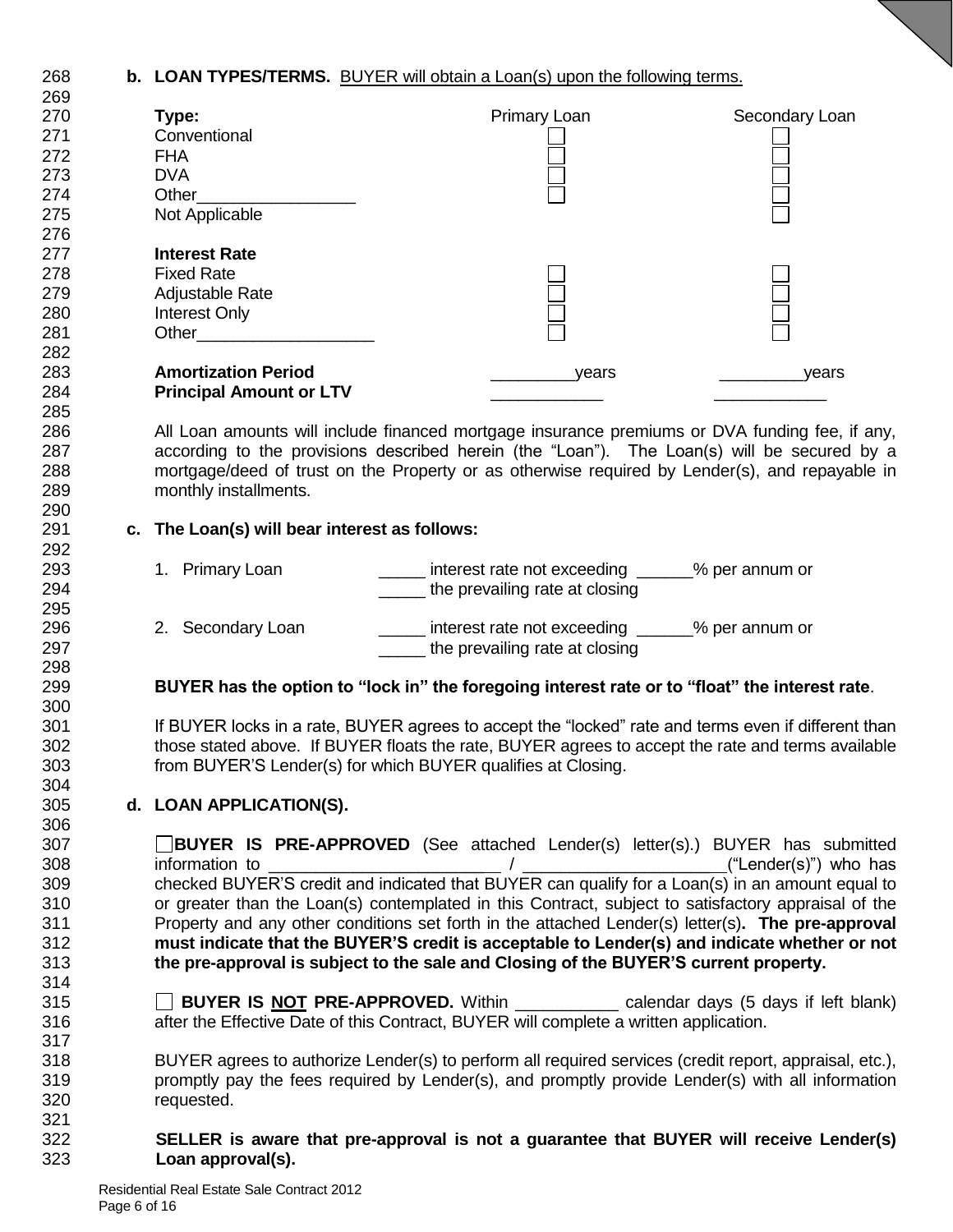- **e. LOAN APPROVAL(S).** BUYER agrees to make a good faith effort to obtain a commitment for the 325 Loan(s) within calendar days (30 days if left blank) from the Effective Date of this Contract (the "Loan Approval Period") or within \_\_\_\_\_\_\_\_ calendar days (5 days if left blank) prior to the Closing Date, whichever is earlier.
- 329 If BUYER is unable to obtain a commitment for the Loan(s) within the Loan Approval Period, BUYER or SELLER may cancel this Contract by written notice. If BUYER is unable to obtain the financing described herein, BUYER must provide written evidence of rejection from BUYER'S Lender(s). In either case, BUYER'S Earnest Money will be subject to the provisions of the Earnest Money and Additional Deposits paragraph of the Contract.
- 333<br>334 **f. LENDER APPRAISAL REQUIREMENTS.** In addition to any other costs or sums to be paid by SELLER pursuant to this Contract, SELLER agrees to pay an amount not to exceed \$\_\_\_\_\_\_\_\_\_\_\_\_ (zero if left blank) for requirements contained in the Lender's appraisal. Appraisal and/or Lender(s) requirements will include inspections and/or repairs, but not any for which BUYER has agreed to be responsible elsewhere in this Contract.
- 341 If appraisal and/or Lender(s) requirements exceed the amount in this blank and if SELLER and BUYER have not agreed in writing to a resolution of the excess appraisal and/or Lender(s) requirements prior to the Closing Date, or within the time period (no less than 5 days) specified in a written demand by either party, this Contract will be cancelled and disposition of BUYER'S Earnest Money will be subject to the provisions of the Earnest Money and Additional Deposits paragraph of the Contract.
- **7. CLOSING AND POSSESSION.** On or before \_\_\_\_\_\_\_\_\_\_\_\_\_\_\_ ("Closing Date"), SELLER will execute and deliver into escrow with the title company(s) or other Closing Agent(s), a general warranty deed (or special warranty deed or fiduciary deed, if SELLER is a corporation, association, financial institution or fiduciary) and all other documents and funds necessary to satisfy SELLER'S obligations under this Contract.
- On or before the Closing Date, BUYER will execute and deliver into escrow with the title company(s) or other Closing Agent(s), all documents (including note(s), mortgage(s)/deed(s) of trust, and any other documents required by BUYER'S Lender(s), if BUYER is obtaining financing) and funds (including Loan proceeds, if BUYER is obtaining financing) necessary to satisfy BUYER'S obligations under this Contract.

### **SELLER AND BUYER ACKNOWLEDGE ALL FUNDS REQUIRED FOR CLOSING MUST BE IN THE FORM OF CASHIER'S CHECK, WIRE TRANSFER OR OTHER CERTIFIED FUNDS.**

- When all documents and funds have been executed and delivered into escrow with the title company(s) or other Closing Agent(s), the Closing will be completed. SELLER will deliver possession of the Property to BUYER on \_\_\_\_\_\_\_\_\_\_\_\_\_\_\_\_\_\_\_\_\_\_\_\_\_\_\_ at \_\_\_\_\_ o'clock \_\_\_\_. m., (if left blank, the **Possession Date** will be 5:00 P.M. on the Closing Date).
- **BUYER must not occupy the Property or place personal property in or on it prior to completion of the Closing and disbursement or availability of SELLER'S proceeds, if any, unless otherwise agreed upon in writing by the BUYER and the SELLER.**
- **CONDITION, MAINTENANCE, AND INSPECTIONS OF THE PROPERTY**
- **8. UTILITIES**. SELLER agrees to leave all utilities on until the date of possession unless otherwise agreed.
- The BUYER will pay SELLER for the amount of fuel left in tank(s) at Closing based upon SELLER'S actual cost at time of purchase, if applicable. SELLER will have tank read no earlier than 7 days and no later than 3 days prior to the Closing Date and provide documentation to BUYER.
-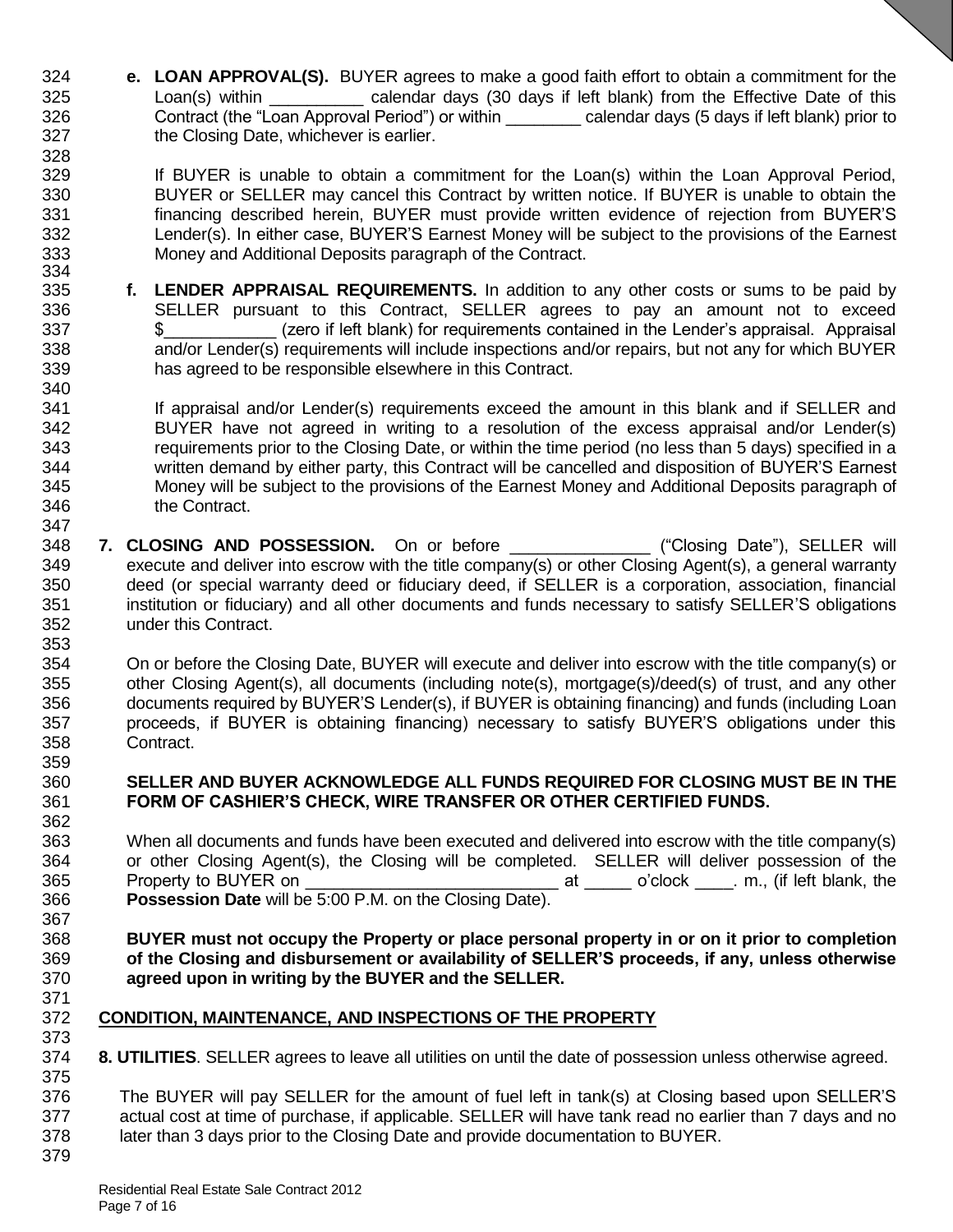**9. MAINTENANCE OF PROPERTY. SELLER will maintain the Property in its present condition through the Possession Date.** SELLER agrees to perform ordinary and necessary maintenance, upkeep and repair to the Property and to keep the improvements on the Property fully insured until delivery of SELLER'S deed to BUYER. SELLER must advise BUYER in writing of any substantial change in the condition of the Property prior to Closing. Unless otherwise agreed in writing, SELLER must remove all possessions, trash and debris, and clean the Property, upon vacating or prior to delivery of Possession. **10. CASUALTY LOSS.** If before delivery of the deed to BUYER, improvements on the Property are damaged or destroyed by fire or other causes including those that could be covered by what is known 393 as fire and extended coverage insurance, then the SELLER must notify the BUYER in writing within 24<br>394 hours of such damage. The parties agree that the risk of that damage or destruction will be borne as hours of such damage. The parties agree that the risk of that damage or destruction will be borne as follows: **a.** If the damage is minor, SELLER may repair or replace the damage done to the Property if the work can be completed before the Closing Date. If the SELLER elects to repair or replace the damage done to the Property, but repair/replacement cannot be completed prior to the Closing, with written agreement between the parties one of the following options will be chosen: 1. SELLER will pay for repair/replacement after Closing; or 2. The parties will extend the Closing Date to such time as repairs/replacement can be completed; or 3. With consent of BUYER'S Lender, 1.5 times the estimated cost of repair/replacement will be escrowed until repair/replacement is complete with any funds remaining after payment for repairs/replacement being remitted to the party that funded the escrow. **b.** If SELLER elects not to repair or replace the damage done to the Property, or if the damage is not minor, the BUYER may enforce or cancel this Contract by written notice to SELLER within 10 days after receiving notice of such damage to the Property. 1. If BUYER elects to enforce this Contract, the Purchase Price will not be reduced and the Property will be conveyed in its existing condition at the time, provided SELLER must furnish BUYER with a copy of the insurance assessment and be responsible for paying the insurance deductible and assign SELLER'S fire and extended coverage proceeds to BUYER at Closing. 2. If BUYER and SELLER mutually agree upon the cost of repairs, then SELLER may pay the cost of those repairs. **11. SURVEY.** BUYER may, at BUYER'S expense, obtain a "Staked Survey" of the Property no later than \_\_\_\_\_ calendar days (10 days if left blank) prior to the Closing Date to assure there are no defects, encroachments, overlaps, boundary line or acreage disputes, or other such matters that would be disclosed by a survey. **BUYER acknowledges a Mortgage Inspection Report or "Loan Survey" normally required by a lending institution is not a "Staked Survey". A title insurance company typically requires a "Staked Survey" in order to provide survey coverage to the BUYER.**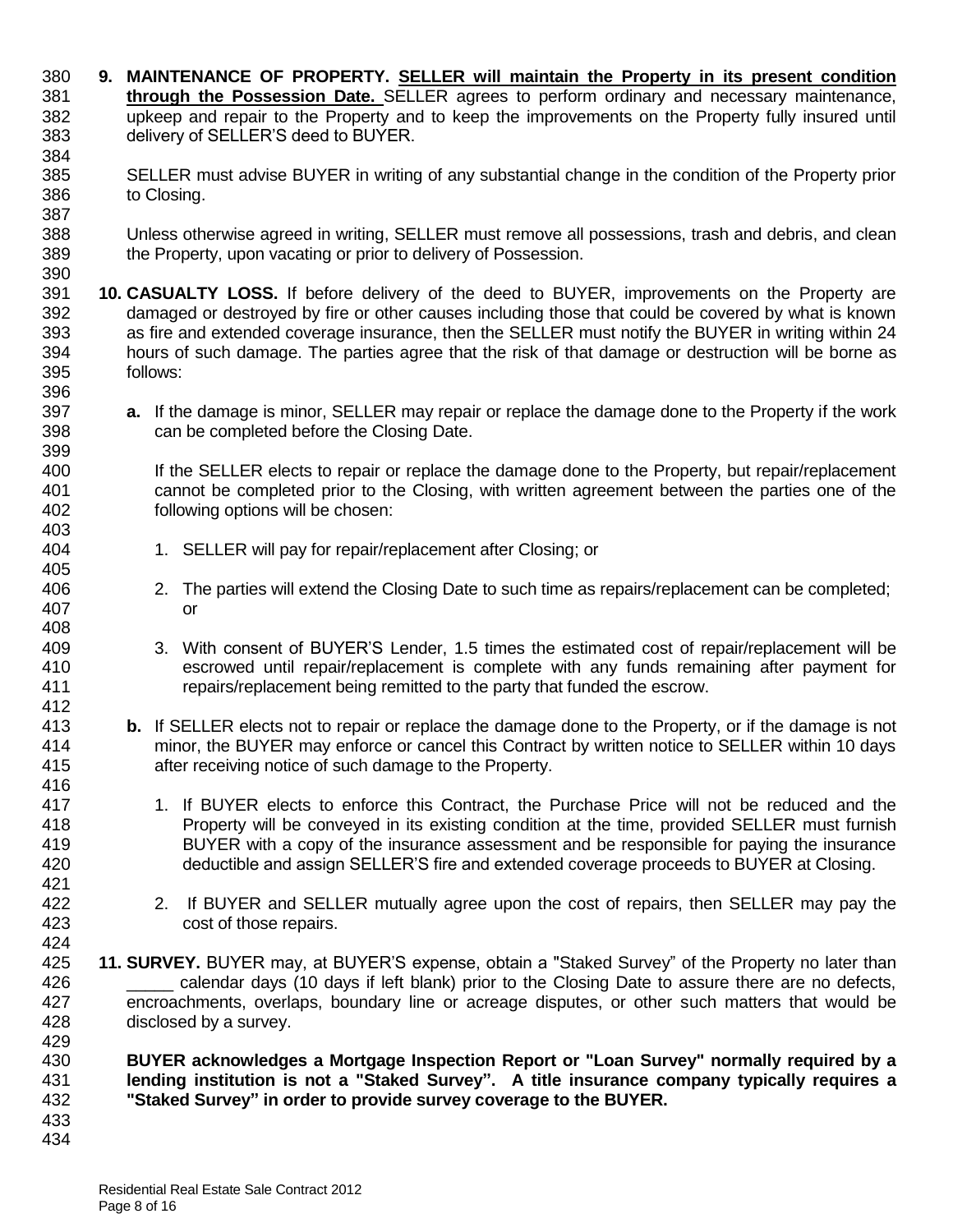Within 2 calendar days of BUYER'S receipt of Survey, BUYER must notify SELLER of any encroachments of any improvements upon, from, or onto the Property or any building setback line, property line, or easement, which encroachment will be deemed to be a title defect. SELLER must remedy such defects as are susceptible of being remedied prior to the Closing Date. If SELLER does not remedy the defects in title, BUYER will have one of the following options: 

- **a.** Completing this purchase and accepting the title that SELLER is able to convey without adjustment in the Purchase Price; or
- **b.** Cancelling this Contract. BUYER'S Earnest Money will be subject to the provisions of the Earnest Money and Additional Deposits paragraph of the Contract.
- **12. INSPECTIONS.** BUYER may, within \_\_\_\_\_ calendar days (10 days if left blank) **(the "Inspection Period")** after the Effective Date of this Contract, at BUYER'S expense, have property inspections **which may include, but are not limited to**:

 appliances, plumbing (including septic system), electrical, heating system, central air conditioning, fireplace, chimney, foundation, roof, siding, windows, doors, ceilings, floors, insulation, drainage, interior and exterior components, any wall, decks, driveways, patios, sidewalks, fences, slabs, pest infestation, health and/or environmental concerns (including lead based paint, mold and radon) as provided below and in the Additional Disclosures Including Those Mandated by State or Federal Law paragraph.

- **a. PROPERTY INSURABILITY.** It is recommended that homeowner's insurance availability be ascertained during the Inspection Period.
- **b. FACTORS AFFECTING INSPECTIONS. BUYER acknowledges such inspections may not identify deficiencies in inaccessible areas of the Property and may be limited by weather conditions at the time of the inspection. It is recommended that BUYER check with Lender(s) and/or local government authority regarding septic inspection.**
- **c. ACCESS TO PROPERTY AND RE-INSPECTIONS.** SELLER must provide BUYER reasonable access to the Property to conduct the inspections, re-inspections, inspection of any corrective measures completed by SELLER **and/or final walk through prior to the Closing Date.**
- **d. DAMAGES AND REPAIRS. BUYER will be responsible and pay for any damage to the Property resulting from the inspection(s).**
- **e. QUALITY OF REPAIRS.** SELLER agrees any corrective measures which SELLER performs pursuant to the following provisions will be completed in a workmanlike manner with good- quality materials.
- **f. WOOD-DESTROYING INSECTS. SELLER AGREES TO PAY TO HAVE THE PROPERTY TREATED** for control of infestation by wood-destroying insects if a written inspection report of a certified pest control firm reveals evidence of active infestation, or evidence of past untreated infestation, or otherwise recommends treatment in the main dwelling unit, or included additional structures identified below or on the Property within 30 feet of such unit or structure(s) (or as otherwise required by government regulations if BUYER is obtaining an FHA/VA or other government program Loan(s)). **BUYER will pay for any inspections requested by BUYER and/or required by BUYER'S Lender(s).**  484<br>485

 **The inspection report must be delivered WITHIN THE INSPECTION PERIOD, or any treatment will be at the BUYER'S expense.**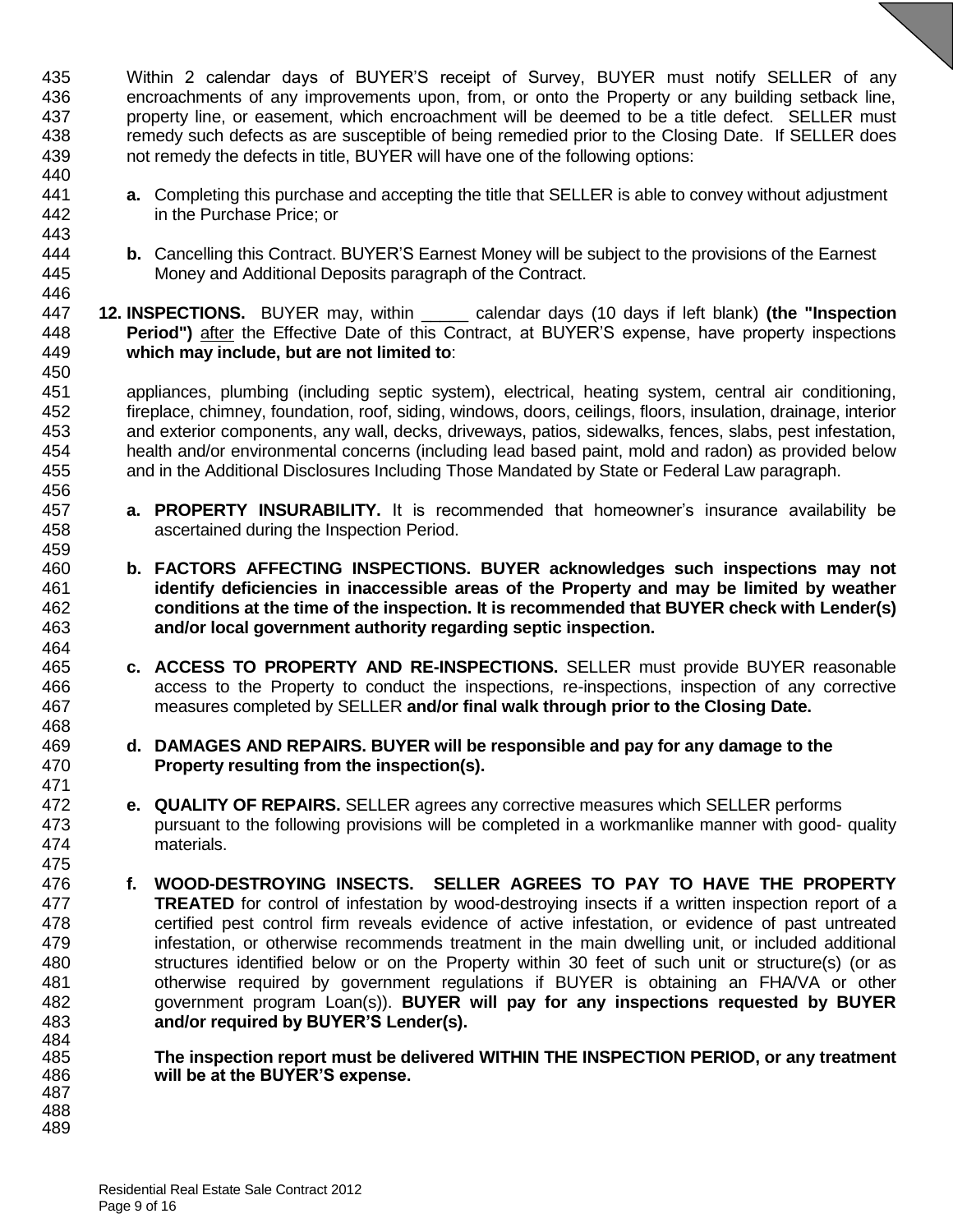- 1. If treatment is required, SELLER will provide BUYER with a certificate evidencing treatment by a certified pest control firm of SELLER'S choice, which certificate BUYER agrees to accept. Treatment will be completed no earlier than ninety (90) calendar days prior to the Closing Date.
- 2. Additional structures to be included in the inspection are:
- 3. Any damage or repair issues related to wood-destroying insect infestations must be identified as Unacceptable Conditions and addressed as set forth below.
- **g. WHAT IF BUYER DOES NOT CONDUCT INSPECTIONS?** If BUYER does not conduct inspections, BUYER will have waived any right to cancel or renegotiate this Contract pursuant to the inspection provisions.
- **h. WHAT IS AN UNACCEPTABLE CONDITION?** An Unacceptable Condition is any condition identified in a written inspection report prepared by an independent qualified inspector of BUYER'S choice, which condition is unacceptable to BUYER and not otherwise excluded in this Contract.
- **i. WHAT IF BUYER DOES NOT GIVE TIMELY NOTICE OF UNACCEPTABLE CONDITIONS?** If BUYER conducts inspections but fails to notify SELLER of Unacceptable Conditions prior to the expiration of the Inspection Period, BUYER will have waived any right to cancel or renegotiate this Contract pursuant to these inspection provisions.
- **j. WHAT IS NOT AN UNACCEPTABLE CONDITION?** The following items will not be considered Unacceptable Conditions and cannot be used by BUYER as a reason to cancel or renegotiate this Contract. Any items marked Excluded (EX) on Seller's Disclosure and Condition of Property 517 Addendum in addition to the following items will not be considered.
- **k. WHAT IF BUYER'S INSPECTIONS REVEAL UNACCEPTABLE CONDITIONS?** If BUYER'S inspections reveal Unacceptable Conditions, BUYER may do any one of the following:
- 1. **ACCEPT THE PROPERTY "AS IS".** BUYER may notify SELLER that the inspections are satisfactory or do nothing. In either case, BUYER will have waived any right to cancel or renegotiate due to any Unacceptable Conditions; or
- 2. **CANCEL THIS CONTRACT** by notifying SELLER in writing within the Inspection Period; or
- 3. **OFFER TO RENEGOTIATE** with SELLER by notifying SELLER in writing within the Inspection Period and identifying the Unacceptable Conditions.
- **l. BUYER'S notice of cancellation or offer to renegotiate terminates the Inspection Period and must be accompanied by the applicable written inspection report(s) in their entirety from the independent qualified inspector(s) who conducted the inspection(s).**
- **m. RESOLUTION OF UNACCEPTABLE CONDITIONS.** BUYER and SELLER will have **calendar days (5 days if left blank) after SELLER'S receipt of BUYER'S Inspection Notice/Offer to Renegotiate (the "Renegotiation Period"), to reach an agreement resolving the Unacceptable Conditions.**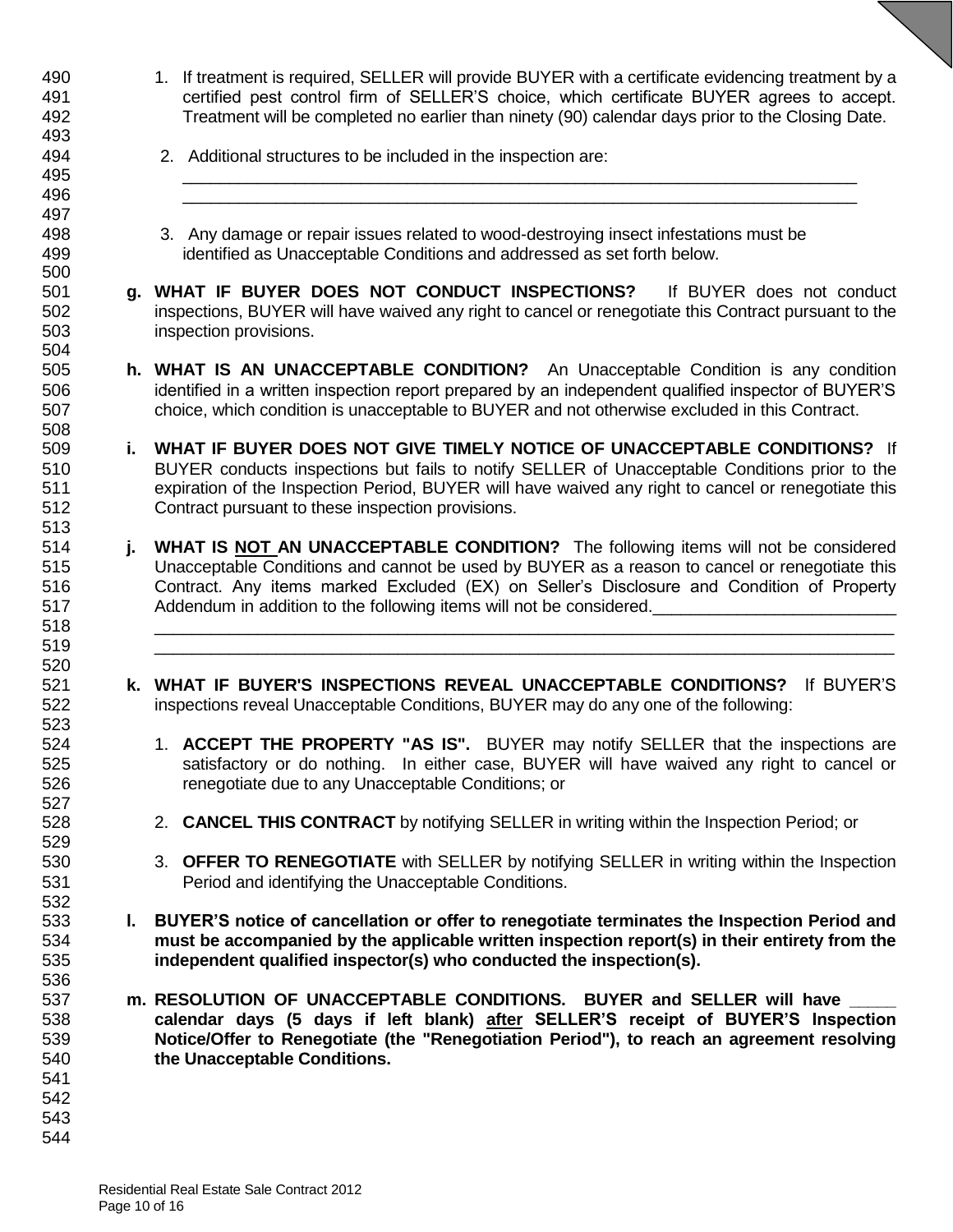Any of the following executed and delivered to the other party or other party's Agent prior to the expiration of the Renegotiation Period will constitute such an agreement:

- 548 1. An amendment signed by BUYER and SELLER resolving the Unacceptable Conditions; or
- 2. A written statement signed by BUYER accepting the Property "as is" without correction of any Unacceptable Conditions; or
- 3. A written statement signed by SELLER agreeing to do everything requested by BUYER in BUYER'S Offer to Renegotiate.

 **If no agreement resolving the Unacceptable Conditions is reached as provided above, prior to the expiration of the Renegotiation Period, then after expiration of the Renegotiation Period, either party may cancel this Contract by written notice to the other and the Earnest Money will be returned subject to the provisions of Earnest Money and Additional Deposits paragraph of this Contract.** 

### **DEFAULTS AND REMEDIES**

 **13. DEFAULTS AND REMEDIES.** SELLER or BUYER will be in default under this Contract if either fails to 565 comply with any material covenant, agreement or obligation within any time limits required by this<br>566 Contract. Following a default by either SELLER or BUYER under this Contract, the other party will Contract. Following a default by either SELLER or BUYER under this Contract, the other party will 567 have the following remedies, subject to the provisions of Earnest Money and Additional Deposits 568 sparagraph of this Contract. paragraph of this Contract. 

### **If SELLER defaults, BUYER may:**

- **a.** Specifically enforce this Contract and recover damages suffered by BUYER as a result of the delay in the acquisition of the Property.
- **b.** Terminate this Contract by written notice to SELLER and, at BUYER'S option, pursue any remedy and damages available by law or in equity. If BUYER elects to terminate this Contract, the Earnest Money will be returned to BUYER subject to the provisions of Earnest Money and Additional Deposits paragraph of this Contract.

### **If BUYER defaults, SELLER may:**

- **a.** Specifically enforce this Contract and recover damages suffered by SELLER as a result of the delay in the sale of the Property.
- **b.** Terminate this Contract by written notice to BUYER and, at SELLER'S option, either retain the Earnest Money as liquidated damages as SELLER'S sole remedy (the parties recognizing that it would be extremely difficult to ascertain the extent of actual damages caused by BUYER'S breach, and that the Earnest Money represents as fair an approximation of such actual damages as the parties can now determine) as provided in this Contract, or pursue any other remedy and damages available at law or in equity.

 **If as a result of a default under this Contract, either SELLER or BUYER employs an attorney to enforce its rights, the defaulting party will, unless prohibited by law, reimburse the non-defaulting party for all reasonable attorney fees, court costs and other legal expenses incurred by the non-defaulting party in connection with the default. TIME IS OF THE ESSENCE IN THIS CONTRACT.**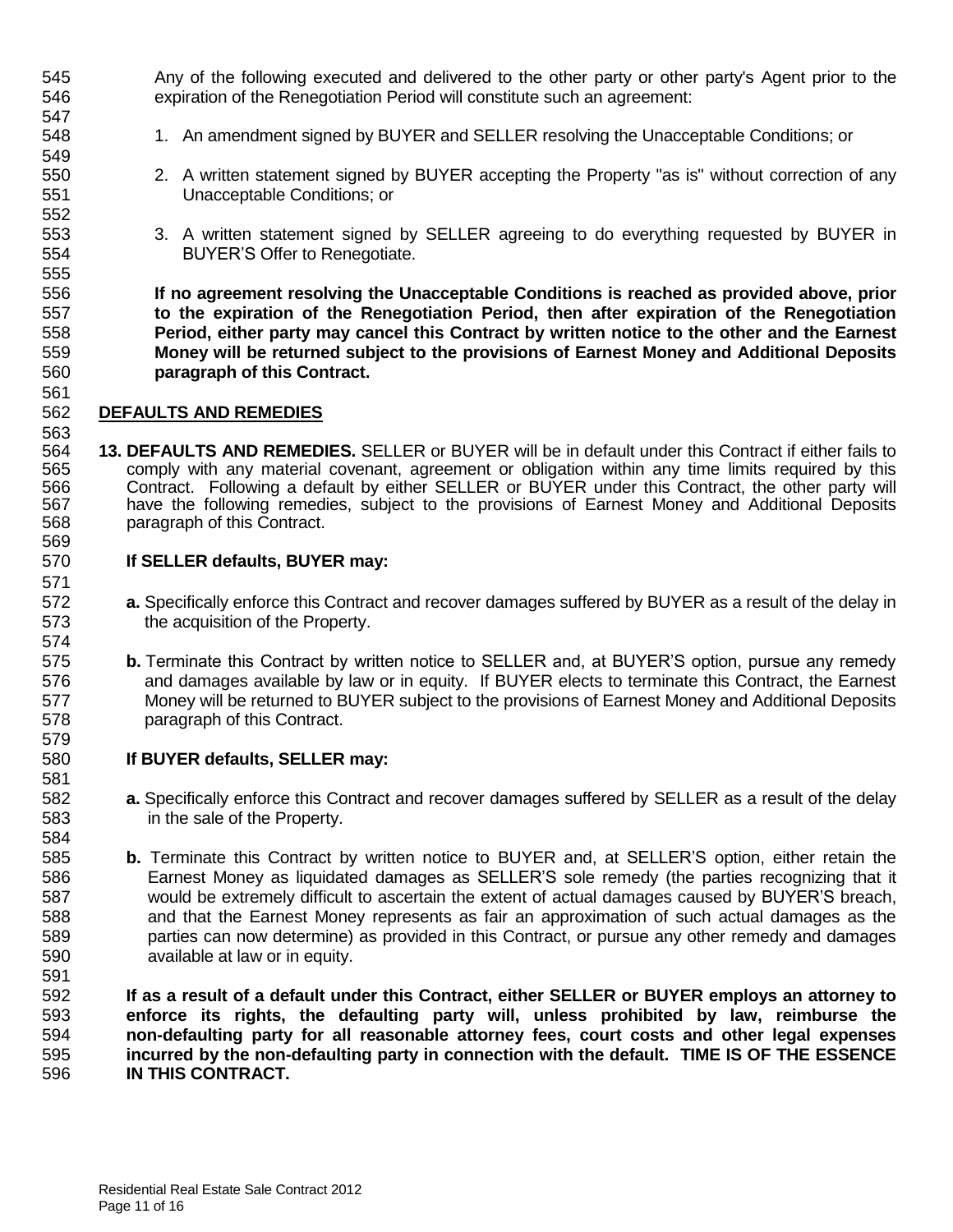### **ADDITIONAL DISCLOSURES INCLUDING THOSE MANDATED BY STATE OR FEDERAL LAW**

 

## **14. RADON, MICROBIALS AND OTHER ENVIRONMENTAL POLLUTANTS.**

 **a. RADON**. Every BUYER of residential real property is notified the Property may present exposure to dangerous concentrations of indoor radon gas that may place occupants at risk of developing radon-induced lung cancer.

 Radon, a class-A human carcinogen, is the leading cause of lung cancer in non-smokers and the second leading cause overall. Kansas law requires SELLER to disclose any information known to SELLER that shows elevated concentrations of radon gas in residential real property.

 The Kansas Department of Health and Environment recommends all homebuyers have an indoor radon test performed prior to purchasing or taking occupancy of residential real property. All testing for radon should be conducted by a radon measurement technician. Elevated radon concentrations can be easily reduced by a radon mitigation technician.

- For additional information, please go to [http://www.kansasradonprogram.org](http://www.kansasradonprogram.org/) or in Missouri a national source for radon information is [http://www.epa.gov/radon.](http://www.epa.gov/radon)
- **b. MICROBIALS AND OTHER ENVIRONMENTAL POLLUTANTS.** BUYER acknowledges mold, fungi, bacteria and other microbials commonly exist in homes and will exist in the Property as a result of rain, humidity and other moisture in the Property and on materials during the normal construction process and as a result of the use of wood and other materials that commonly have mold, fungi, bacteria and other microbials at the time of delivery to the job site. BUYER has the opportunity to become informed about microbials and other environmental pollutants, and the potential health risks of microbials and other environmental pollutants.
- 625 1. The SELLER and Licensee assisting the SELLER and/or the BUYER do not claim or possess any special expertise in the measurement or reduction of radon, microbials or other environmental pollutants, nor have they provided any advice to BUYER as to acceptable levels or possible health hazards of radon, microbials or other environmental pollutants.
- 2. There can be no assurance that any existing systems, devices or methods incorporated into the Property for the purpose of reducing radon, microbials or other environmental pollutant levels will be effective and SELLER has no responsibility for the operation, maintenance or effectiveness of such systems, devices and methods.

#### 634<br>635 **15. LEAD BASED PAINT DISCLOSURE. IF THE PROPERTY WAS BUILT PRIOR TO 1978, BUYER ACKNOWLEDGES RECEIVING, READING AND SIGNING THE FEDERALLY REQUIRED DISCLOSURE REGARDING LEAD BASED PAINT.**

 **16. CRIMINAL OFFENDERS. In Missouri and Kansas, law requires persons who are convicted of certain crimes, including certain sexually violent crimes, to register with the Sheriff of the county in which they reside. If you, as the BUYER, desire information regarding those registrants, you may find information on the homepage of the Kansas Bureau of Investigation (KBI) at http://www.Kansas.gov/kbi or by contacting the local Sheriff's office in Kansas. In Missouri, BUYER should contact the Sheriff of the county in which the Property is located.**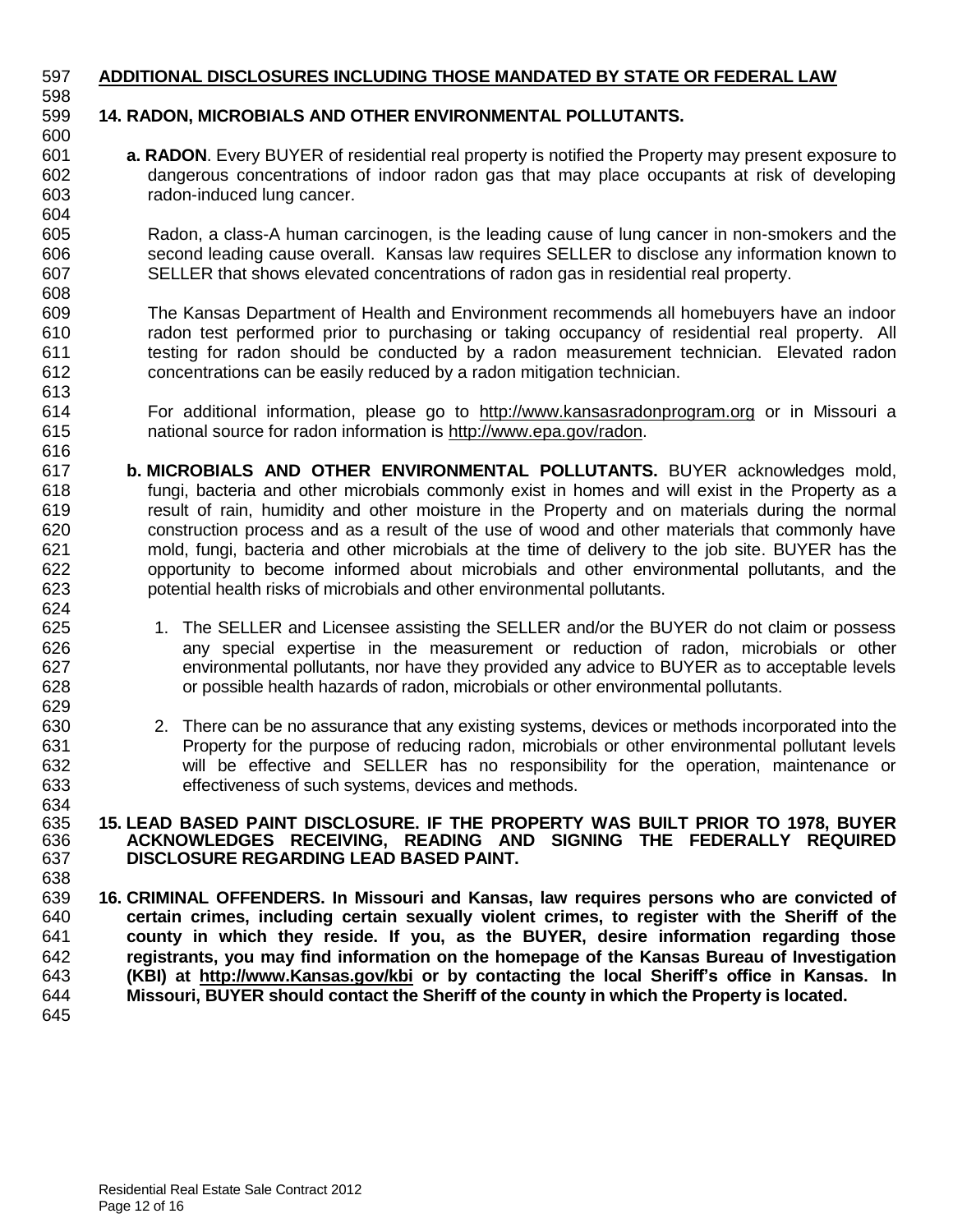### **17. BROKERAGE RELATIONSHIP DISCLOSURE.**

- SELLER and BUYER acknowledge the Real Estate Brokerage Relationship Brochure has been furnished to them and the brokerage relationships were disclosed to them no later than the first showing, upon first contact, or immediately upon the occurrence of any change to that relationship.
- SELLER and BUYER acknowledge the real estate Licensee(s) involved in this transaction may be acting as Agents of the SELLER, Agents of the BUYER, Transaction Broker(s) or Disclosed Dual Agents **(Available only in Missouri.)**.
- A Licensee acting as an Agent for the SELLER has a duty to represent the SELLER'S interest and will not be the Agent of the BUYER. Information given by the BUYER to an Agent of the SELLER will be disclosed to the SELLER.
- A Licensee acting as an Agent for the BUYER has a duty to represent the BUYER'S interest and will not be an Agent of the SELLER. Information given by the SELLER to an Agent of the BUYER will be disclosed to the BUYER.
- A Licensee acting in the capacity of a Transaction Broker is not an Agent for either party and does not advocate the interests of either party.
- A Licensee acting as a Disclosed Dual Agent **(Available only in Missouri.)** is acting as an Agent for both the SELLER and the BUYER, and a separate Dual Agency Disclosure Amendment is required.

| 669 |                                                         |                                                         |
|-----|---------------------------------------------------------|---------------------------------------------------------|
| 670 | Licensee assisting SELLER is a: (Check appropriate box) | Licensee assisting BUYER is a: (Check appropriate box)  |
| 671 |                                                         |                                                         |
| 672 | <b>SELLER'S Agent</b>                                   | <b>BUYER'S Agent</b>                                    |
| 673 | Designated SELLER'S Agent (In Kansas,                   | Designated BUYER'S Agent (In Kansas,                    |
| 674 | <b>Supervising Broker acts as a Transaction Broker)</b> | <b>Supervising Broker acts as a Transaction Broker)</b> |
| 675 | Transaction Broker and SELLER agrees, if applicable,    | Transaction Broker and BUYER agrees, if applicable,     |
| 676 | to sign a Transaction Broker Addendum. SELLER is not    | to sign a Transaction Broker Addendum. BUYER is not     |
| 677 | being represented.                                      | being represented.                                      |
| 678 | Disclosed Dual Agent and SELLER agrees to sign a        | Disclosed Dual Agent and BUYER agrees to sign a         |
| 679 | Disclosed Dual Agency Amendment. (Missouri only)        | Disclosed Dual Agency Amendment. (Missouri only)        |
| 680 | <b>BUYER'S Agent</b>                                    | SELLER'S Agent                                          |
| 681 | Designated BUYER'S Agent (In Kansas,                    | Designated SELLER'S Agent (In Kansas,                   |
| 682 | <b>Supervising Broker acts as Transaction Broker)</b>   | <b>Supervising Broker acts as a Transaction Broker)</b> |
| 683 | Subagent                                                | Subagent                                                |
| 684 | SELLER is not being represented.                        | BUYER is not being represented.                         |
| 685 |                                                         |                                                         |

 **SOURCE OF COMPENSATION.** Brokerage fees, to include but not limited to broker commissions and other fees, will be paid out of escrow at Closing as follows, unless otherwise described in the terms of the respective agency agreements or other SELLER/BUYER agreements. **SELLER and BUYER understand and agree Brokers may be compensated by more than one party in the transaction. (Check all applicable boxes)** 

| 692        |                             |                                   |             |
|------------|-----------------------------|-----------------------------------|-------------|
| 693<br>694 | Brokers are compensated by: | $\Box$ SELLER and/or $\Box$ BUYER |             |
| 695        |                             |                                   |             |
| 696        | LICENSEE ASSISTING SELLER   | DATE LICENSEE ASSISTING BUYER     | <b>DATE</b> |
| 697<br>698 |                             |                                   |             |
| 699        | <b>SELLER</b>               | <b>DATE BUYER</b>                 | <b>DATE</b> |
| 700        |                             |                                   |             |
| 701<br>702 | <b>SELLER</b>               | <b>DATE BUYER</b>                 | <b>DATE</b> |
| 703        |                             |                                   |             |
|            |                             |                                   |             |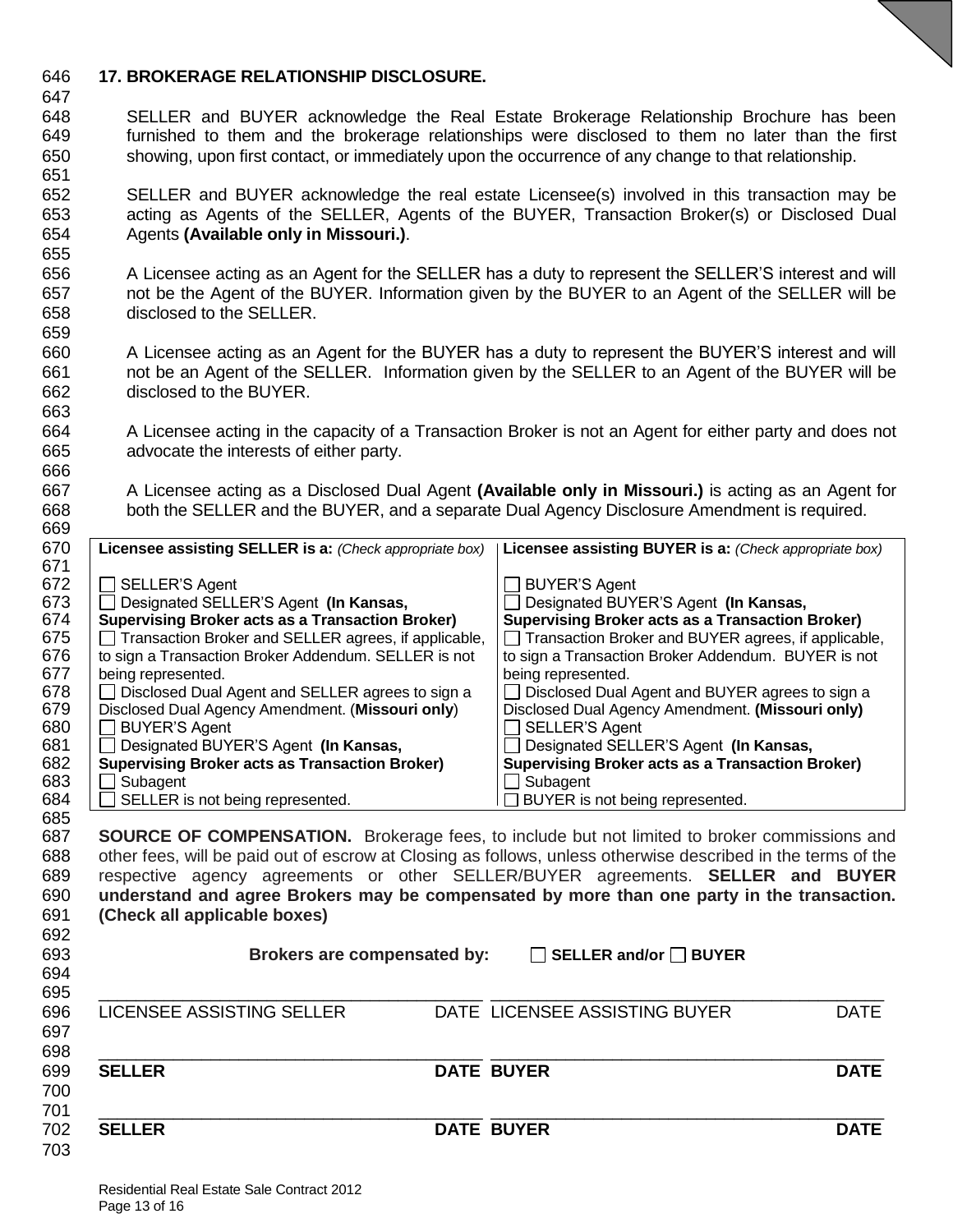#### **TERMS AND CONDITIONS**

- **18. EARNEST MONEY AND ADDITIONAL DEPOSITS.** Upon acceptance of this Contract, unless otherwise agreed, any Earnest Money or Additional Deposits will be deposited within 5 business days (if Kansas Property)/10 banking days (if Missouri Property) of the Effective Date, in an insured escrow account maintained by Listing Broker or Escrow Agent. BUYER and SELLER agree the Listing Broker or Escrow Agent may retain any interest earned on escrowed funds.
- If this Contract is terminated by the express provisions of this Contract or by either party pursuant to a right expressly given in this Contract, the Earnest Money and Additional Deposits will be returned to BUYER, and neither party will have any further rights or obligations under this Contract, except as otherwise stated in this Contract.
- **Notwithstanding any other terms of this Contract providing for the forfeiture or refund of Earnest Money and Additional Deposits, the parties understand neither the Listing Broker nor the Escrow Agent can distribute the Earnest Money and Additional Deposits without the written consent of all parties to this Contract unless permitted to do so by applicable state laws.**
- If BUYER and SELLER are unable to agree in writing upon the disposition of the Earnest Money and Additional Deposits or any other funds, Listing Broker or Escrow Agent may commence an inter-pleader or similar proceeding and BUYER and SELLER authorize Listing Broker or Escrow Agent to pay all funds to the Clerk of the Court for disposition as the Court may direct.
- **BUYER and SELLER agree Listing Broker or Escrow Agent will be entitled to reimbursement of its costs incurred in connection with the inter-pleader or similar proceeding including without limitation, reasonable attorney fees and expenses.**
- BUYER and SELLER agree, in the absence of a dispute or written consent to distribution, the failure by Form 202 either to respond in writing to a certified letter from Listing Broker or Escrow Agent within 7 days (if<br>T33 Kansas Property)/15 days (if Missouri Property) of receipt thereof or failure to make written demand for Kansas Property)/15 days (if Missouri Property) of receipt thereof or failure to make written demand for return or forfeiture of the Earnest Money and Additional Deposits within 30 days (if Kansas Property)/60 days (if Missouri Property) of notice of cancellation of this Contract will constitute consent to distribution of the Earnest Money and Additional Deposits as suggested in such certified letter.
- 738 All parties acknowledge that any Earnest Deposit funds that remain in the Broker's escrow account for<br>739 over 1 year (if Missouri Property)/5 years (if Kansas Property) may be sent to the respective states as over 1 year (if Missouri Property)/5 years (if Kansas Property) may be sent to the respective states as 740 requested or required by law.
- **19. TAXES, PRORATIONS & SPECIAL ASSESSMENTS.** All general/state/county/school and municipal real estate taxes, homeowner's association dues and fees, special assessments, interest on existing Loans to be assumed by BUYER, and any other contractual obligations of SELLER to be assumed by BUYER for years prior to the current calendar year will be paid by SELLER.
- **a.** Any of the preceding items which become due and accrue during the calendar year in which SELLER'S warranty deed is delivered (including rents, if applicable) will be prorated between the parties as of the Closing Date and, for all years thereafter, to the extent permitted by applicable law, will be assumed and paid by the BUYER. BUYER acknowledges that the Property may be subject to a special assessment, fee, or located in an improvement district. BUYER acknowledges this disclosure is required by Kansas law, and may be found in the Seller's Disclosure and Condition of Property Addendum or a separate document, if applicable.
	- Residential Real Estate Sale Contract 2012 Page 14 of 16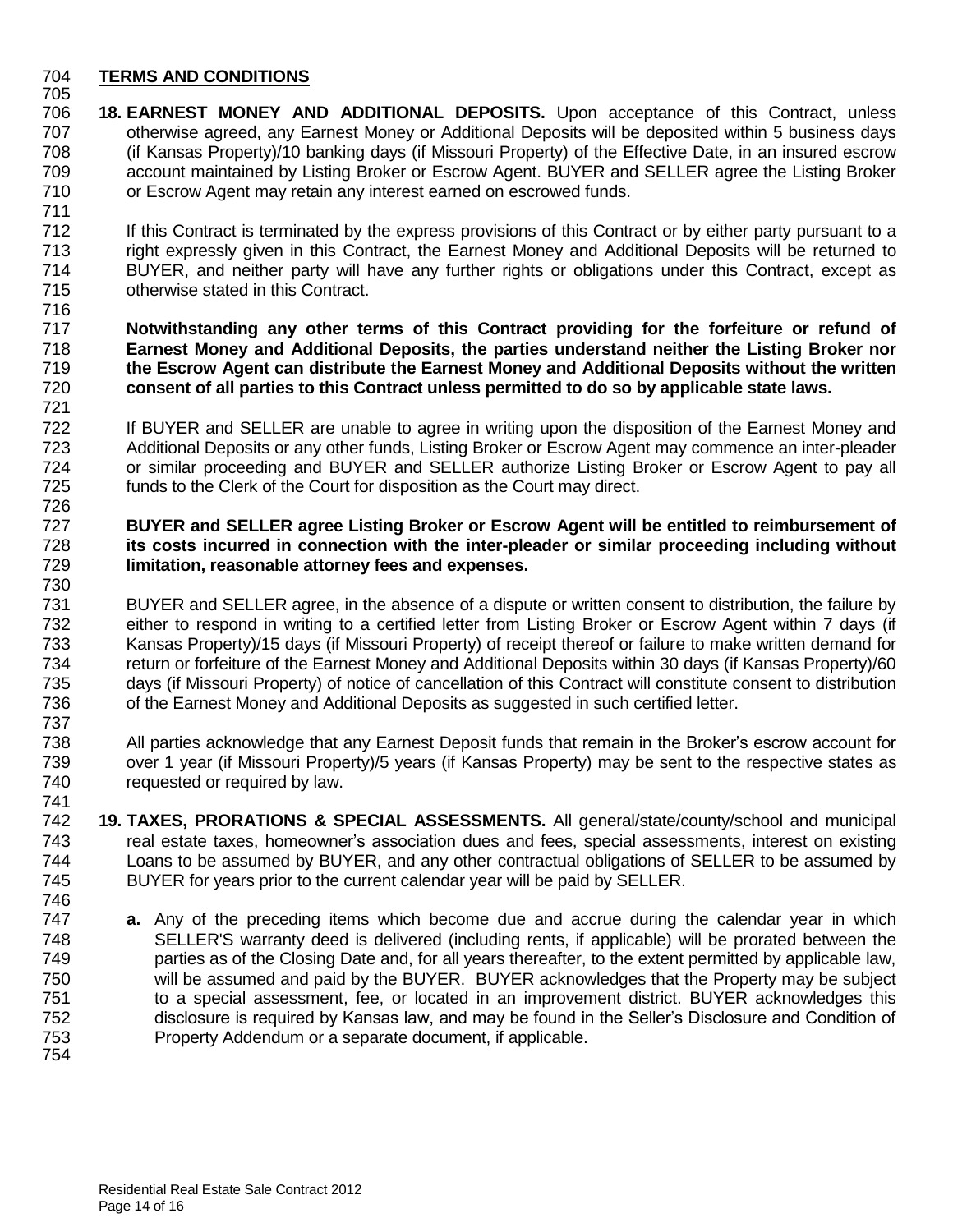- **b. If the actual amount of any item, other than taxes for the current year, cannot be ascertained from the public record, the amount of the item for the preceding year will be used for the current year's amount. If the actual amount of taxes for the current calendar year cannot be determined, it will be estimated by using the current year's appraised value, if available from the county taxing authority, and last year's mill levy. If appraised value is not available, the Contract Purchase Price will be used with last year's mill levy. BUYER and SELLER agree to accept such prorations as final and release each other, Broker(s), Agent(s), and Closing Agent(s) from any liability for any increase or decrease in actual taxes due.**
- **In Missouri, reassessment takes place in odd-numbered years. Missouri transactions closing in odd-numbered years are subject to the process in the preceding paragraph. Missouri transactions closing in even-numbered years will be prorated based upon the preceding year's tax amount.**
- **20. EVIDENCE OF TITLE.** Within a reasonable time after the Effective Date, but prior to the Closing Date (the "Commitment Delivery Date"), **SELLER agrees to deliver to BUYER** a title insurance commitment 771 from a company authorized to ensure titles in the state where the Property is located.
- **SELLER agrees to provide and pay for an owner's title insurance policy in the amount of the Purchase Price** ensuring marketable fee simple title in BUYER, subject to the Permitted Exceptions and with the exception of any liens, encumbrances or other matters affecting title to the Property created by BUYER or arising by virtue of BUYER'S activities or ownership. The policy will also ensure 777 BUYER as of the date of recording of the deed or other document of conveyance, against any lien, or<br>778 right to a lien, for services, labor or material imposed by law and not shown by the public records. right to a lien, for services, labor or material imposed by law and not shown by the public records. SELLER agrees to comply with the requirements of the title company for issuance of this coverage.
- Unless there is a defect in title to the Property that is not corrected prior to the Closing Date, BUYER may not object to untimely delivery of the title commitment.
- The title commitment will commit to ensure a marketable fee simple title to the BUYER upon the 785 recording of the deed or other document of conveyance. However, title to the Property will be subject to<br>786 the conditions in this Contract and to customary covenants, declarations, restrictions, zoning laws, 786 the conditions in this Contract and to customary covenants, declarations, restrictions, zoning laws,<br>787 easements, party-wall agreements, special assessments, and community Contracts of record as of the 787 easements, party-wall agreements, special assessments, and community Contracts of record as of the 788 extine<br>788 Effective Date of the title commitment (the "Permitted Exceptions"). UNLESS OTHERWISE PROVIDED Effective Date of the title commitment (the "Permitted Exceptions"). **UNLESS OTHERWISE PROVIDED IN THIS CONTRACT, THE OWNER'S TITLE POLICY WILL INCLUDE MECHANIC'S LIEN COVERAGE.**
- 792 BUYER will have a reasonable time after receipt of the title commitment (the "Objection Period") to<br>793 hotify SELLER in writing of any valid objections to title to the Property. SELLER will then make a good 793 notify SELLER in writing of any valid objections to title to the Property. SELLER will then make a good 794 faith effort to remedy the defects in title.
- If SELLER does not remedy the title defects before the Closing Date, BUYER may elect to waive the objections, extend the Closing Date for a reasonable time for SELLER to remedy the defects or cancel this Contract. Provided, if the time between the Effective Date and the Closing Date is too short to 799 permit compliance with the time frames described in this paragraph, both the Commitment Delivery<br>800 Date and the Objection Period will be as soon as reasonably possible but no later than the Closing 800 Date and the Objection Period will be as soon as reasonably possible but no later than the Closing 801 Date.
- **21. EXPIRATION.** This offer will expire on \_\_\_\_\_\_\_\_\_\_\_\_\_\_\_\_\_\_\_\_\_\_\_\_\_\_\_, at \_\_\_\_\_\_\_ o'clock \_ .m. (5:00 p.m. if left blank) unless accepted by SELLER or withdrawn by BUYER before that time.